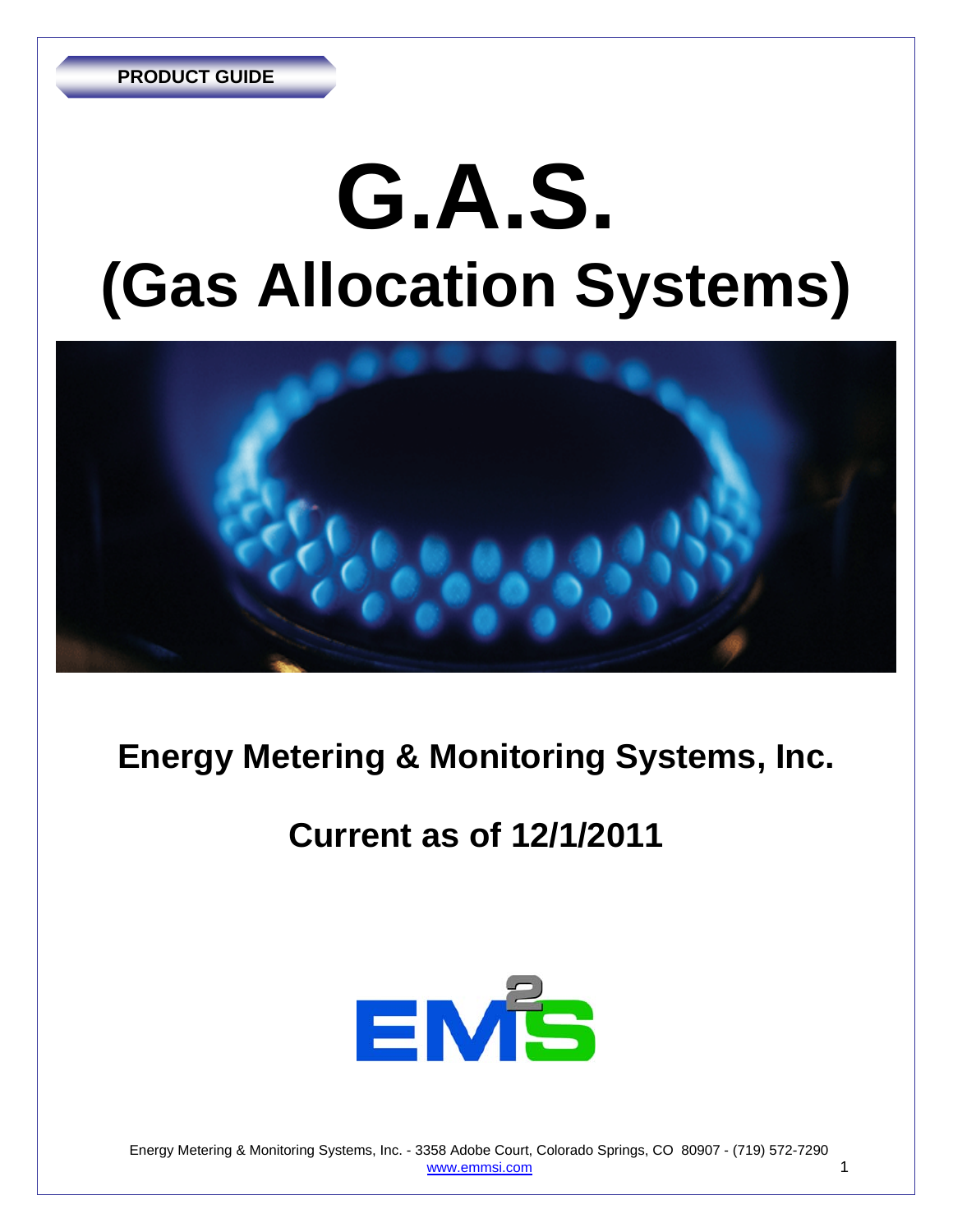## **GAS PRODUCT INDEX**

#### **I. For use with Inovonics FA5201EXT or EN1501EXT Transmitter**

#### **Furnaces**

|                           | $Gas_T - FHA - 24V$                             | Page 3  |
|---------------------------|-------------------------------------------------|---------|
|                           | Gas <sub>t</sub> – FHA-MV                       | Page 3  |
| <b>Hydronic Baseboard</b> |                                                 |         |
|                           | Gas <sub>TT</sub> – BBR – AIR                   | Page 4  |
|                           | Gas <sub>TT</sub> – BBR – 24V                   | Page 4  |
|                           | $GasTT - BBR - PN$                              | Page 5  |
|                           | $Gas_{TT} - BBR - 24V$ (-)                      | Page 5  |
|                           | <b>Hydronic Boiler / Chiller with Fan Coils</b> |         |
|                           | $Gas_{TT}$ – FC – 1SP                           | Page 6  |
|                           | $Gas_{TT} - FC - 1SP (+)$                       | Page 6  |
|                           | Gas $_{\sf TT}$ – FC                            | Page 6  |
|                           | $GasT - FC$                                     | Page 7  |
|                           | $Gas_{TT}$ – FC – 2SP                           | Page 8  |
|                           | $Gas_{TT}$ – FC – 3SP                           | Page 8  |
|                           | <b>Fan Coil Calibration</b>                     | Page 9  |
| Domestic Hot Water Heater |                                                 |         |
|                           | $GasT - DHW - 24V$                              | Page 10 |
|                           | $GasT - DHW - T$                                | Page 10 |
| <b>Fireplaces</b>         |                                                 |         |
|                           | Gas $_{\sf T}$ – FP                             | Page 11 |
|                           | Gas $_{\sf T}$ – FP – RR                        | Page 11 |
|                           | $Gas_T - FP - NC$                               | Page 11 |
|                           |                                                 |         |

#### **II. For use with Hexagram/Aclara 501-7150R MTU**

#### Furnaces

| $Gas_T - FHA - 24V - HEX$                | Page 3  |
|------------------------------------------|---------|
| $Gas_T - FHA - MV - HEX$                 | Page 3  |
| <b>Hydronic Baseboard</b>                |         |
| $Gas_{TT}$ – BBR – AIR – HEX             | Page 4  |
| $Gas_{TT}$ – BBR – 24V – HEX             | Page 4  |
| $Gas_{TT}$ – BBR – PN – HEX              | Page 5  |
| $Gas_{TT}$ – BBR – 24V (-) – HEX         | Page 5  |
| Hydronic Boiler / Chiller with Fan Coils |         |
| $Gas_{TT}$ – FC – HEX                    | Page 6  |
| $Gas_{TT}$ – FC – 1SP – HEX              | Page 6  |
| $Gas_{TT}$ – FC – 1SP (+) – HEX          | Page 6  |
| $GasT - FC- HEX$                         | Page 7  |
| Domestic Hot Water Heater                |         |
| $GasT$ –DHW – 24V – HEX                  | Page 10 |
| $Gas_T - FP - HEX$                       | Page 11 |
|                                          |         |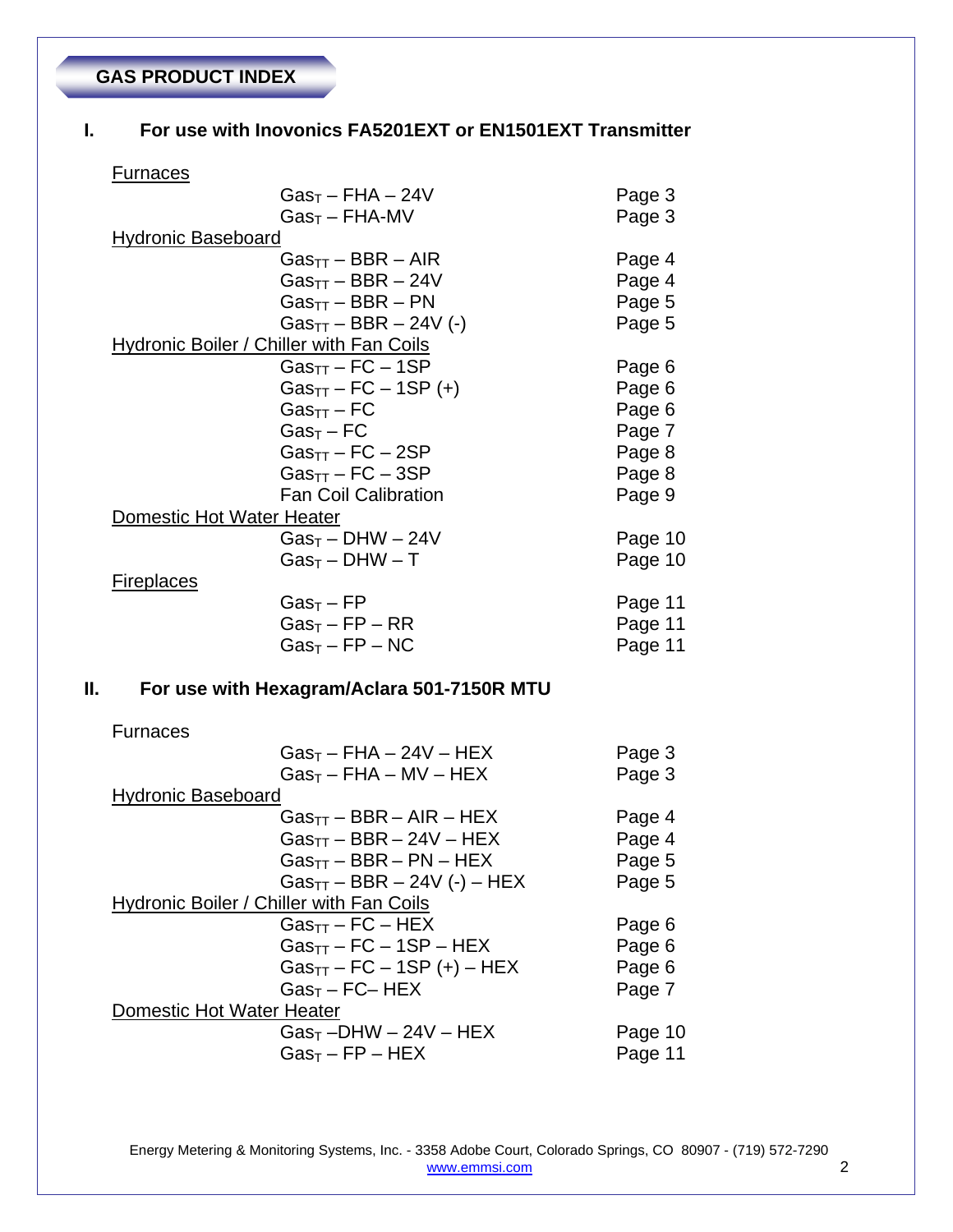# **Model: GAST–FHA–24V**

- Use: Timing of forced hot air furnace gas valve to allocate space heating. Designed to incorporate Inovonics FA5201EXT or EN1501EXT transmitter for remote reading. Incorporates disconnect/tamper circuitry to verify correct device operation. For use on pilot light, or electronic ignition furnaces or unit heaters with 24 vac gas valves. Time data measured in 0.01 hour increments.
- Note: Available as **GAST–FHA–24V–HEX** for use with Hexagram transmitter
- Note: Available as **GAST–FHA–WC** with time data measured in 1 minute increments (direct replacement for Western Controls timing device)

#### **Model: GAST–FHA–MV**

.

- Use: Timing of forced hot air furnace millivolt gas valve to allocate space heating. Designed to incorporate Inovonics FA5201EXT or EN1501EXT transmitter for remote reading. Incorporates disconnect/tamper circuitry to verify correct device operation. For use on millivolt pilot light style furnaces or unit heaters with thermocouple or power pile millivolt generators. Time data measured in 0.01 hour increments.
- Note: Available as **GAST–FHA–MV–HEX** for use with Hexagram transmitter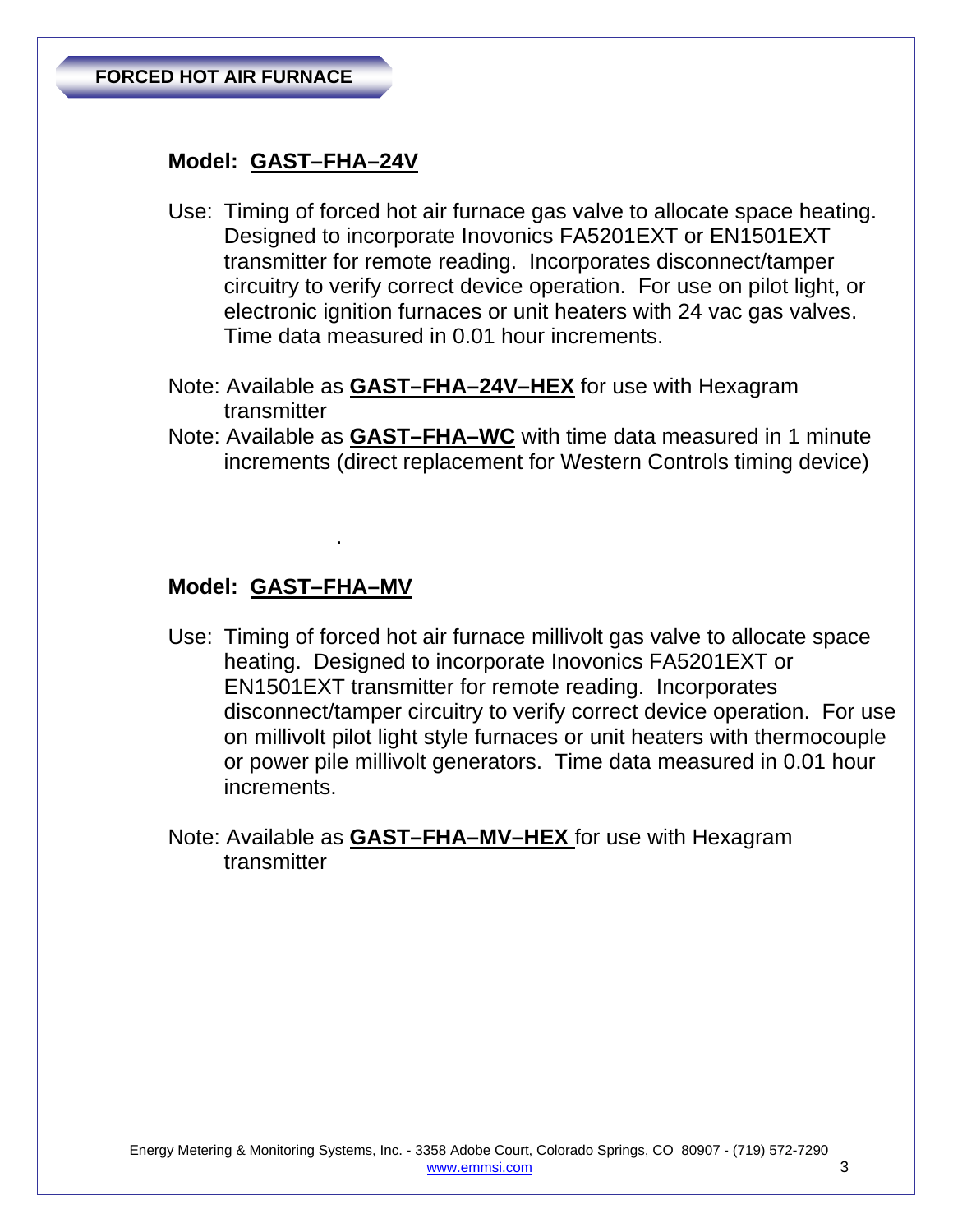# Model: **GASTT-BBR-AIR** (GAS<sub>TTA</sub>)

- Use: Measurement of time, temperature and air temperature on baseboard radiation heating systems to allocate space heating. Designed for use on 24V zone valve systems. Connection to the 24V wiring is not required. Insulated thermistor sensor measures radiation temperature when zone valve provides hot water flow. On board sensor takes room temperature data to provide a more accurate relative BTU output. Designed to incorporate Inovonics FA5201EXT or EN1501EXT transmitter for remote reading. Incorporates disconnect/tamper circuitry and monitors. This eliminates under billing errors if the manual on/off lever on the zone valve is used to call for "free" heat and provides a simplified installation method. Time/temperature data provides relative BTUH heating measure in time-temperature units over  $90^{\circ}$  – 200<sup>°</sup>F temperature range.
- Note: Available as **GASTT–BBR-AIR–HEX** for use with Hexagram transmitter

#### **Model: GASTT–BBR–24V**

- Use: Measurement of time and temperature of baseboard radiation heating systems to allocate space heating. Designed for use on 24 vac zone valve systems. Insulated thermistor sensor measures radiation temperature when zone valve provides hot water flow. Designed to incorporate Inovonics FA5201EXT or EN1501EXT transmitter for remote reading. Incorporates disconnect/tamper circuitry and monitors zone valve operation to verify correct device operation and zone valve malfunctions. Time/temperature data provides relative BTUH heating measure in time-temperature units over  $90^{\circ} - 200^{\circ}F$ temperature range.
- Note: Available as **GASTT–BBR–24V–HEX** for use with Hexagram transmitter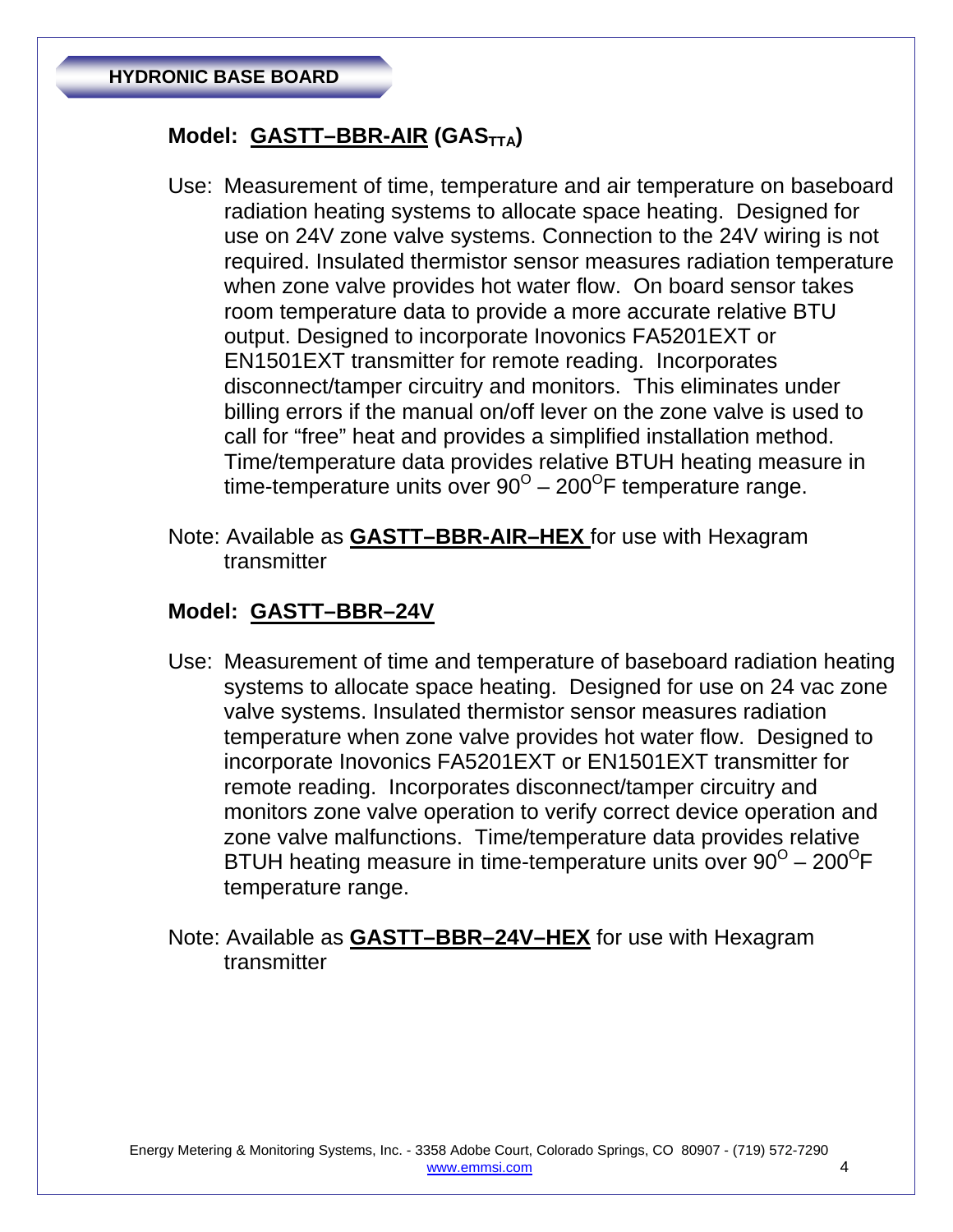# Model: GASTT-BBR-PN (GAS<sub>TTP</sub>)

- Use: Measurement of time and temperature of baseboard radiation heating systems to allocate space heating. Designed for non-electric (and pneumatic) zone valve systems. Two insulated thermistor sensors installed to measure average radiation temperatures provide an accurate relative BTUH measure under all hot water flow conditions. Designed to incorporate Inovonics FA5201EXT or EN1501EXT transmitter for remote reading. Incorporates disconnect/tamper circuitry to verify correct device operation. Time/temperature data provides relative BTUH heating measure in time-temperature units over 90O – 200OF temperature range.
- Note: Available as **GASTT–BBR–PN–HEX** for use with Hexagram transmitter

#### **Model: GASTT–BBR–24V(-)**

- Use: Measurement of time and temperature of baseboard radiation heating systems to allocate space heating. Designed for reverse acting 24 vac zone valve systems (i.e. 24 vac across zone valve closes valve). Insulated thermistor sensor measures radiation temperature when zone valve provides hot water flow. Designed to incorporate Inovonics FA5201EXT or EN1501EXT transmitter for remote reading. Incorporates disconnect/tamper circuitry and monitors zone valve operation to verify correct device operation and zone valve malfunctions. Time/temperature data provides relative BTUH heating measure in time-temperature units over  $90^{\circ}$  –  $200^{\circ}$ F temperature range.
- Note: Available as **GASTT–BBR–24V(-)–HEX** for use with Hexagram transmitter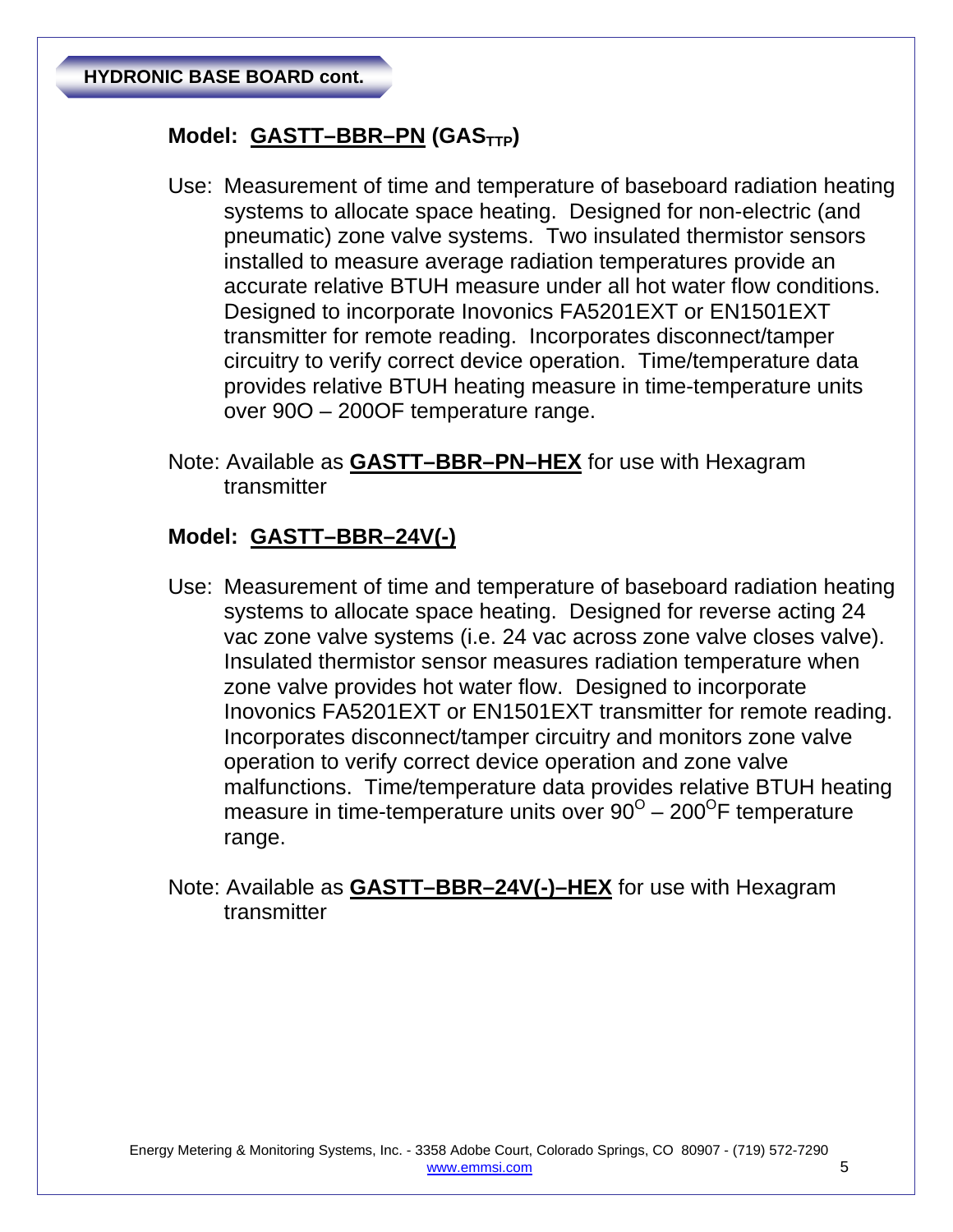**HYDRONIC BOILER and BOILER/CHILLER WITH FAN COIL (SINGLE BLOWER SPEED)** 

# **Model: GASTT–FC–1SP**

- Use: Measurement of fan coil time and temperature to allocate space heating or heating and cooling. Intended for 2-pipe boiler/chiller systems with single speed blower motors but with constant or variable water flow to fan coil. Provides reliable measured data even for poorly maintained systems where trapped air restricts water flow to fan coils. Time/temperature data provides relative BTUH heating and cooling measured in time-temperature units over the range of  $\pm$  $100^{\circ}$ F differential air temperature. Thermistor temperature sensors measure return air and supply air temperatures to determine relative BTUH fan coil output. Designed to incorporate Inovonics FA5201EXT or EN1501EXT transmitter for remote reading. Incorporates disconnect/tamper circuitry and monitors zone valve operation to verify correct device operation and zone valve malfunctions.
- Note 1: See "Fan Coil Calibration Note page 9."
- Note 2: Available as **GASTT– FC–1SP(+)** which measurers either heating or cooling **only** in a 2-pipe or 4-pipe system
- Note 3: Available as **GASTT– FC–1SP–HEX** or **GASTT– FC–1SP(+)–HEX** for use with Hexagram transmitters.
- Note 4: 120 vac blower motor may require a 120 vac to 24 vac step down transformer for boiler/chiller systems without zone valves.

# **Model: GASTT–FC**

 Use: Measurement of fan coil time and temperature to allocate space heating or heating and cooling. Intended for 2-pipe boiler/chiller systems with constant water flow to fan coils and single speed blower motors. Not recommended for poorly maintained systems where trapped air restricts water flow to fan coils. Time/temperature data provides relative BTUH heating and cooling measured in timetemperature units over the range of  $38^{\circ}$  –  $58^{\circ}$  F for cooling and  $90^{\circ}$  –  $200^{\circ}$ F for heating. Designed to incorporate Inovonics FA5201EXT or EN1501EXT transmitter for remote reading. Incorporates disconnect/tamper circuitry and monitors zone valve operation to verify correct device operation and zone valve malfunctions.

Note 1: See "Fan Coil Calibration Note page 9." Note 2: Available as **GASTT–FC–HEX** for use with Hexagram transmitters

 Energy Metering & Monitoring Systems, Inc. - 3358 Adobe Court, Colorado Springs, CO 80907 - (719) 572-7290 www.emmsi.com 6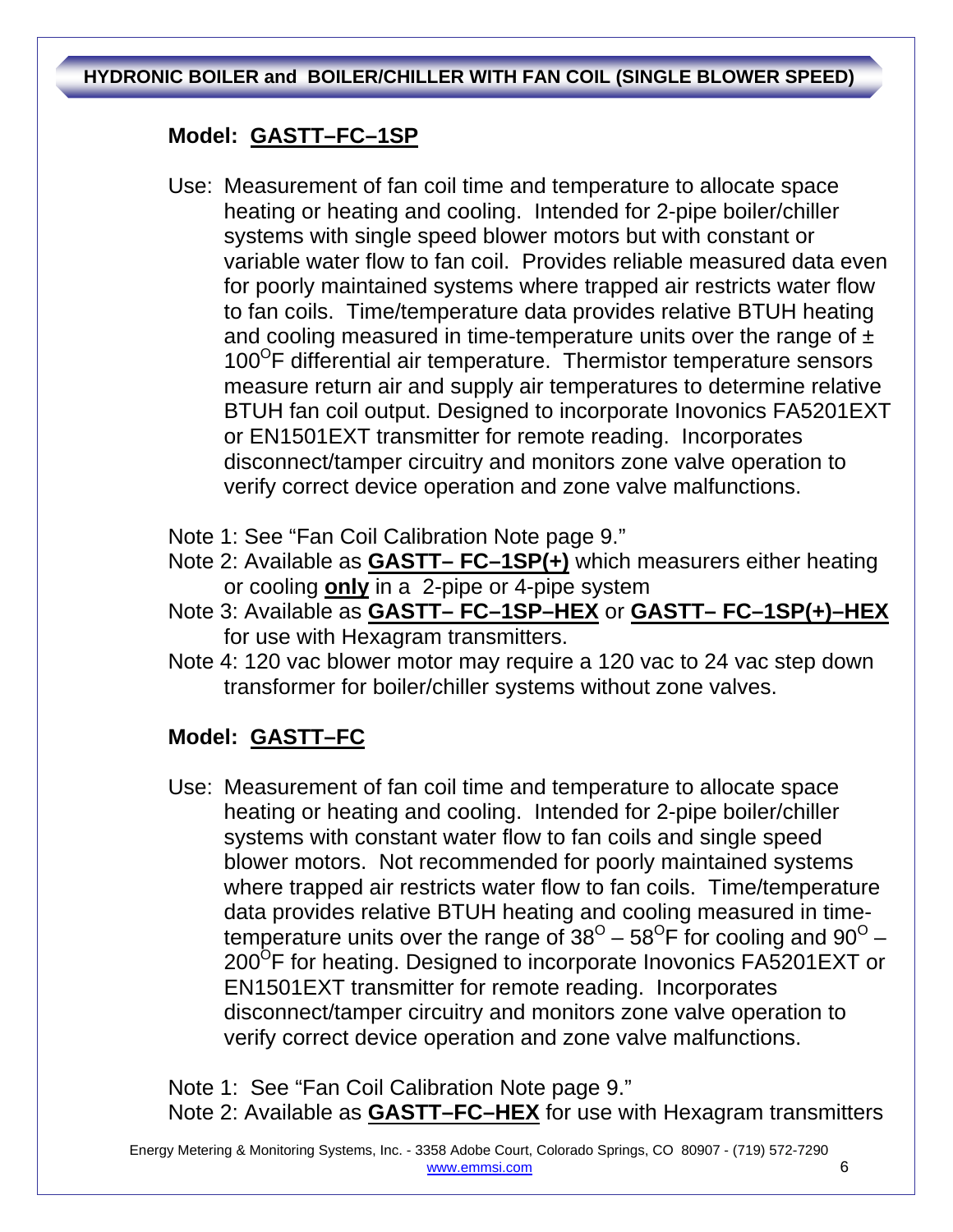**HYDRONIC BOILER and BOILER/CHILLER WITH FAN COIL (SINGLE BLOWER SPEED) cont.** 

## **Model: GAST–FC**

- Use: Measurement of fan coil blower motor operating time to allocate space heating or heating and cooling. Intended only for 2-pipe boiler/chiller systems with constant water temperature and constant fan coil water flow with single speed blower motors. (i.e. no boiler set-back controls) Only recommended when other  $\text{Gas}_{TT}$  devices cannot be installed due to limited hot/chilled water pipe access. Time/temperature data provides relative BTUH heating and cooling measured in TTU over  $38^{\circ}$  –  $58^{\circ}$ F and  $90^{\circ}$  – 200<sup>°</sup>F temperature range. Designed to incorporate Inovonics FA5201EXT or EN1501EXT transmitter for remote reading. Incorporates disconnect/tamper circuitry to verify correct device operation. Designed for use with 24 vac zone valve system or 120 vac blower motor.
- Note 1: See "Fan Coil Calibration Note page 9."
- Note 2: Available as **GAST–FC–HEX** for use with Hexagram transmitters.
- Note 3: 120 vac blower motor may require a 120 vac to 24 vac step down transformer for boiler/chiller systems without zone valves.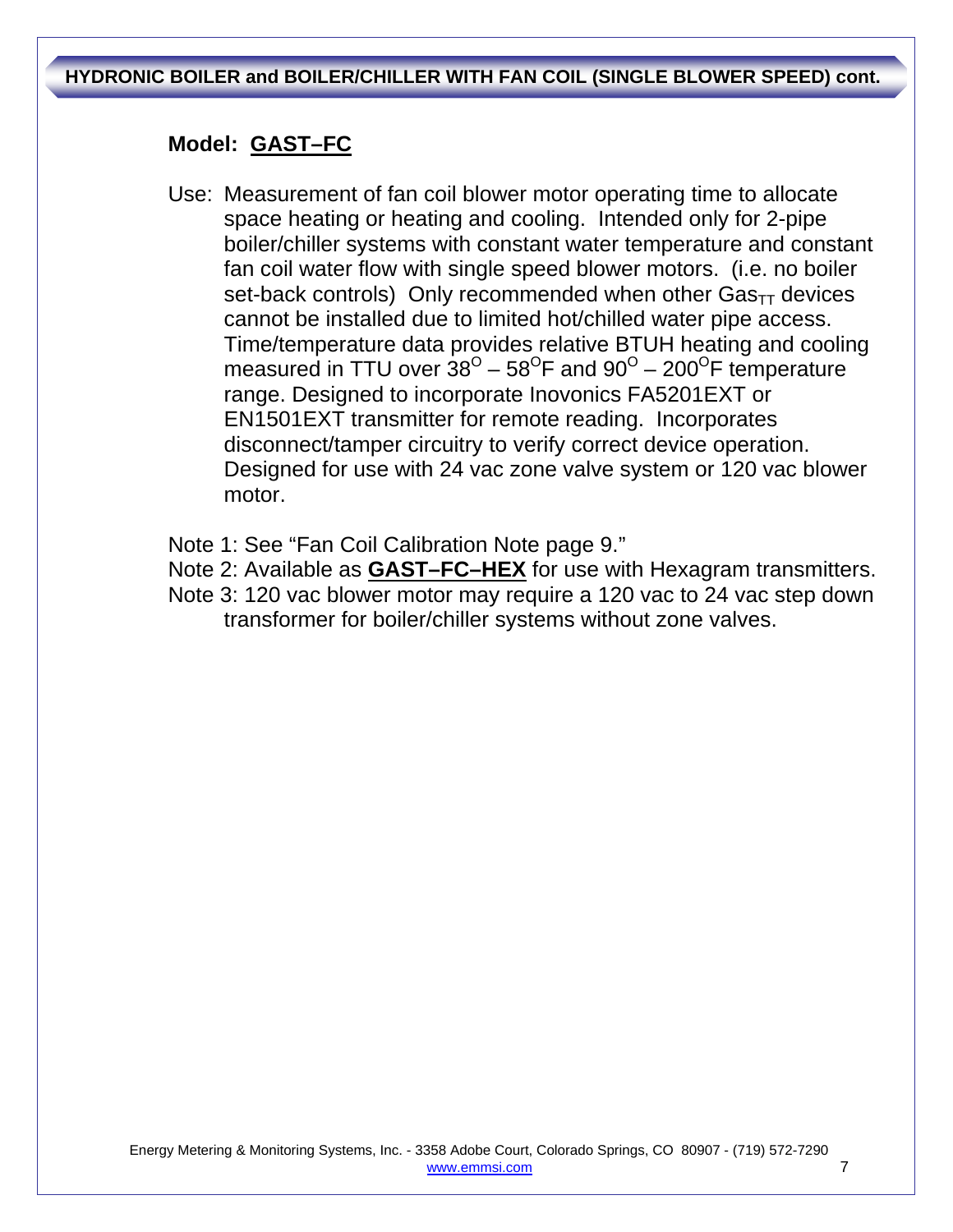### **HYDRONIC BOILER and BOILER/CHILLER WITH FAN COIL (2 or 3 Speed Blower Motor)**

# **Model: GASTT–FC–2SP for 2 Speed Blower Motor Model: GASTT–FC–2SP for 3 Speed Blower Motor**

Use: Measurement of fan coil time and temperature to allocate space heating or heating and cooling. Intended for 2-pipe boiler/chiller systems with 2 or 3 speed blower motors but with constant or variable water flow to fan coil. Provides reliable measured data even for poorly maintained systems where trapped air restricts water flow to fan coils. Time/temperature data provides relative BTUH heating and cooling measured in time-temperature units over the range of  $\pm$  $100^{\circ}$ F differential air temperature. Thermistor temperature sensors measure return air and supply air temperature to determine relative BTUH fan coil output. A separate blower speed module interfaces to 120 vac 2 or 3 speed control to determine blower speed. Designed to incorporate Inovonics FA5201EXT or EN1501EXT transmitter for remote reading. Incorporates disconnect/tamper circuitry and monitors zone valve operation to verify correct device operation, zone valve malfunctions and correct operation of the blower speed interface module.

Note 1: See "Fan Coil Calibration Note page 9."

- Note 2: Available as **GASTT–FC–2SP–HEX** or **GASTT–FC–3SP–HEX** for use with Hexagram transmitters.
- Note 3: 120 vac blower motor may require a 120 vac to 24 vac step down transformer for boiler/chiller systems without zone valves.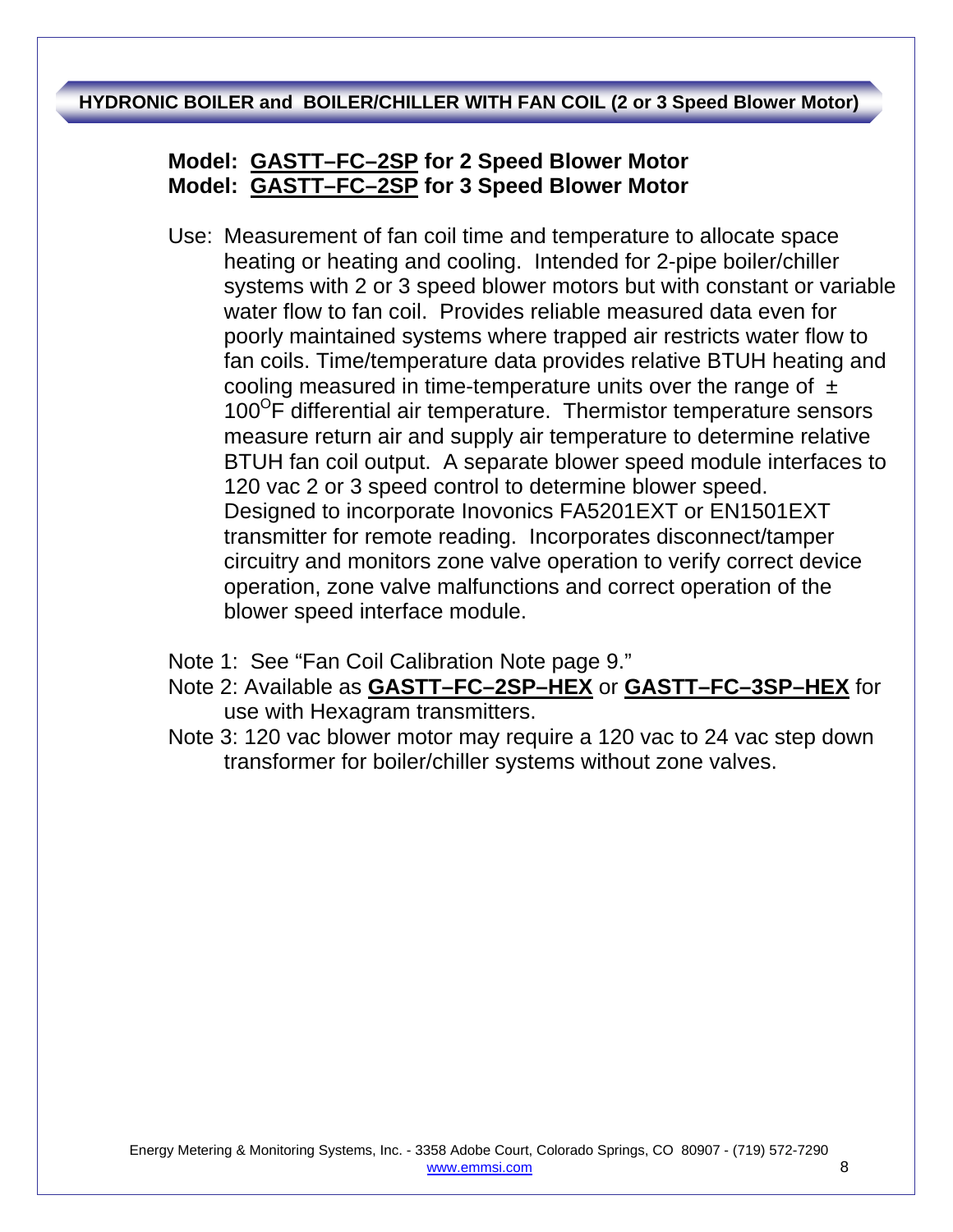#### **FAN COIL CALIBRATION NOTE**

Fan coil heating or cooling output is dependent upon source water temperature, water and air flow rate and (to a lesser degree) room air temperature. Two identical fan coils may differ by  $\pm$  20% to  $\pm$  30% in output BTUH when water flow rates differ by a factor of 2.

Calibration of fan coils when measured by  $\text{Gas}_{TT}$  type allocation devices is essential to minimize error. The  $Gas_{TT}$  type devices:

> Type  $Gas_{TT}$  – FC – 1SP  $Gas_{TT}$  – FC – 2SP  $Gas<sub>TT</sub> - FC - 3SP$

Operate with the following formula:

 $\mathsf{BTUH} = 1.07 \times \mathsf{CFM}_{\mathsf{AIR}} \times \triangle \mathsf{T}_{\mathsf{AIR}}\mathsf{^{\mathsf{O}}}\mathsf{F}$ 

Where CFM is the air flow in cubic feet/minute and  $\Delta T_{AB}$  is the air temperature rise (or fall) thru the fan coil.

The Gas<sub>TT</sub> devices do not measure air flow directly – this must be measured (preferably with a hood-velometer) or an air flow meter on high speed and used in the above equation to determine BTUH output.

For Gas $_{TT}$  type devices : Type Gas $_{TT}$  – FC

This device also does not measure air flow directly. Again, a hood-velometer is recommended to accurately measure air flow in CFM. This type device does not measure  $\triangle T_{\text{AIR}}$  <sup>O</sup>F but rather the source water temperature. Fan coil BTUH is then determined by measuring source water temperature and time. Manufacturer's data sheets are then used to scale calculated BTUH to 200<sup>o</sup>F (maximum upper limit of  $Gas_{TT}$ ).

For Gas<sub>T</sub> type devices : Type Gas<sub>T</sub> – FC

This device also does not measure air flow directly – again, a hood-velometer is recommended to accurately measure air flow in CFM. Fan coil BTUH is determined by measuring source water temperature and time. Manufacturer's data sheets are then used to scale calculated BTUH to  $200^{\circ}$ F (reference temperature). Since water flow rate and source water temperature must remain constant for this device type, only relative BTUH measurements should be used for allocation of system heating or cooling energy.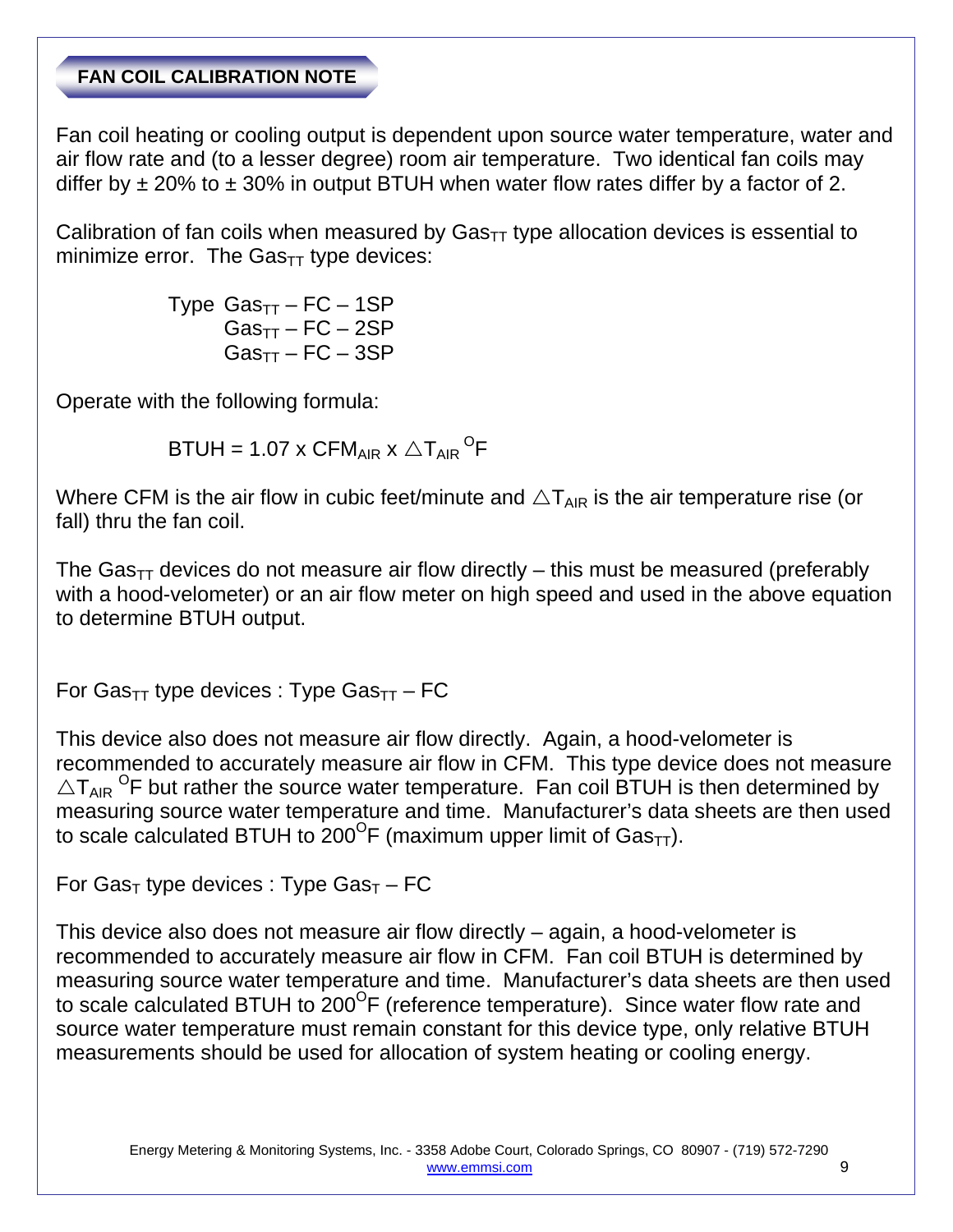### **Model: GAST–DHW–24V**

- Use: Measurement of hot water heater gas valve to determine hot water energy use. Times 24 vac gas valve and provides data in 0.01 hour increments. Designed to incorporate Inovonics FA5201EXT or EN1501EXT transmitter for remote reading. Incorporates disconnect/tamper circuitry to verify correct device operation. For use with 24 vac gas valve type DHW heaters only.
- Note 1: Available as **GAST–DHW–24V–WC** with time measured in 1 minute increments (direct replacement for western controls timing device)
- Note 2: Available as **GAST–DHW–24V–HEX** for use with Hexagram transmitters.

# **Model: GAST–DHW–T**

Use: Times the "on" condition of the DHW heater by sensing the flue gas temperature rise and fall associated with the main boiler firing using attached UL listed Thermistor to determine hot water energy use. Provides data in 0.01 hour increments. Designed to incorporate Inovonics FA5201EXT or EN1501EXT transmitter for remote reading. Incorporates disconnect/tamper circuitry to verify correct device operations. For use with non-24v or millivolt type DHW heaters.

# *GasT – IN DHW PS –OBSOLETE*